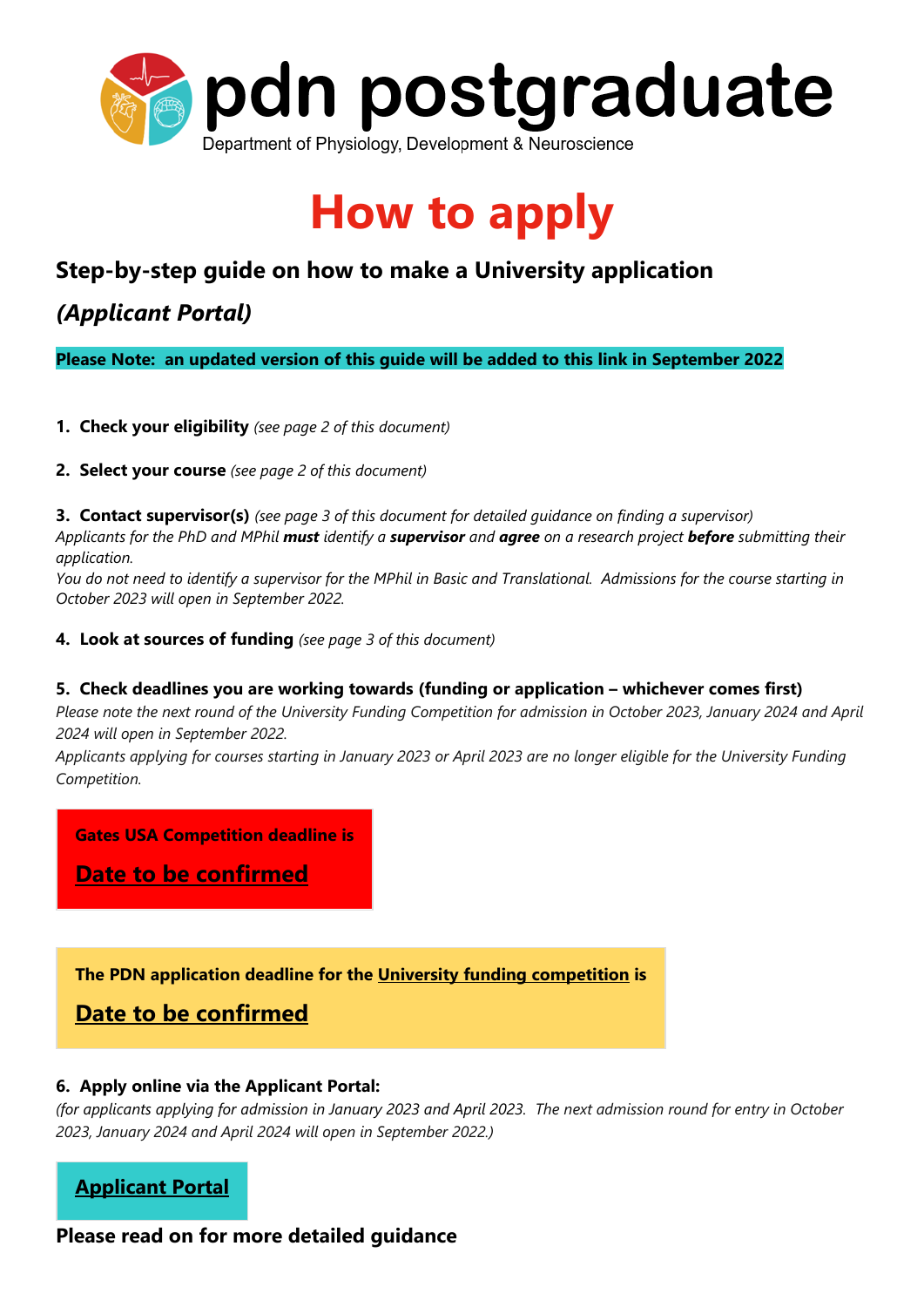#### **Eligibility and entrance requirements:**

Postgraduate study at the University of Cambridge is intense and very intellectually demanding, so the University has high academic entry requirements. You are normally expected to hold or to have achieved by the start of your course:

- minimum of a good 2:1 honours degree from a UK university or an equivalent standard from an overseas university in a relevant biological subject; and
- completion of, or release from, any current training or education course

To check if your international qualification meets the University minimum requirement, please consult the [International section](https://www.graduate.study.cam.ac.uk/international/international-qualifications) of the University website.

[Entry requirements:](https://www.graduate.study.cam.ac.uk/application-process/entry-requirements) you should be aware that meeting the University's or departments' minimum academic requirements does not guarantee entry; it is only one of the factors taken into account when academic selectors make their decision. Many other factors are also important, such as suitability for the course, proficiency in English, relevant experience, references, availability of a suitable supervisor, and the number of available places.

Competence in English: if English isn't your first language, you will be required to submit evidence that you meet the University's English language requirement before you are admitted to your proposed course of study. *Note:* You do not need to take the language test before you apply. If you are made a conditional offer and have not already met our language requirements, one of the conditions of your offer will be that you pass a test at the required level. Please note that test results only remain valid for two years.

#### [FAQ for international students](https://www.graduate.study.cam.ac.uk/find-out-more/applicant-faq/international-students)

[Widening participation:](https://www.postgraduate.study.cam.ac.uk/why-cambridge/support/widening-participation) We are committed to widening participation at postgraduate level.

#### **Decide which course to apply for:**

#### [PhD in Physiology, Development and Neuroscience](http://www.2020.graduate.study.cam.ac.uk/courses/directory/blpdpdpdn)

#### [MPhil in Biological Science \(Physiology, Development and Neuroscience\)](https://www.graduate.study.cam.ac.uk/courses/directory/blpdmpbsc)

The [PhD](https://www.graduate.study.cam.ac.uk/courses/qualifications/phd) degree normally involves a minimum of three or maximum of four year course of research, although [part-time degrees](https://www.postgraduate.study.cam.ac.uk/courses/part-time-study) are now possible. The [MPhil](https://www.graduate.study.cam.ac.uk/courses/qualifications/mphil) degree is a one year course of research and is also available as a part-time degree. Both culminate in the submission of a dissertation which is defended in an oral examination. Training involves a combination of instruction from within the research group, learning the skills and developing research experience on a day-to-day basis, and formal training courses. The latter are designed to develop extra technical and transferable skills.

#### **Other courses**

(Note: if applying for entry in October 2023, January 2024 or April 2024, full details will be published from September 2022 onwards)

#### [MPhil in Basic and Translational Neuroscience](http://www.graduate.study.cam.ac.uk/courses/directory/blpdmpbtn) [\(Additional course information\)](https://www.pdn.cam.ac.uk/postgraduate/btneuroinfo1819)

New from September 2022: [The MPhil in Biological Sciences](https://www.biology.cam.ac.uk/postgraduates/mphil-biological-sciences) is offered by the Faculty of Biology as a full-time period of advanced study and research, and introduces students to research skills and specialist knowledge in the Faculty's key research areas or 'pathways'. These include:

- Biomolecular Science
- Cell Science
- Crop Science
- Developmental Biology
- **Infection Biology & Molecular Immunology**
- Reproduction & Embryology

**Applications will open in early September 2022 permitting prospective students to apply directly to the pathway of their choice.**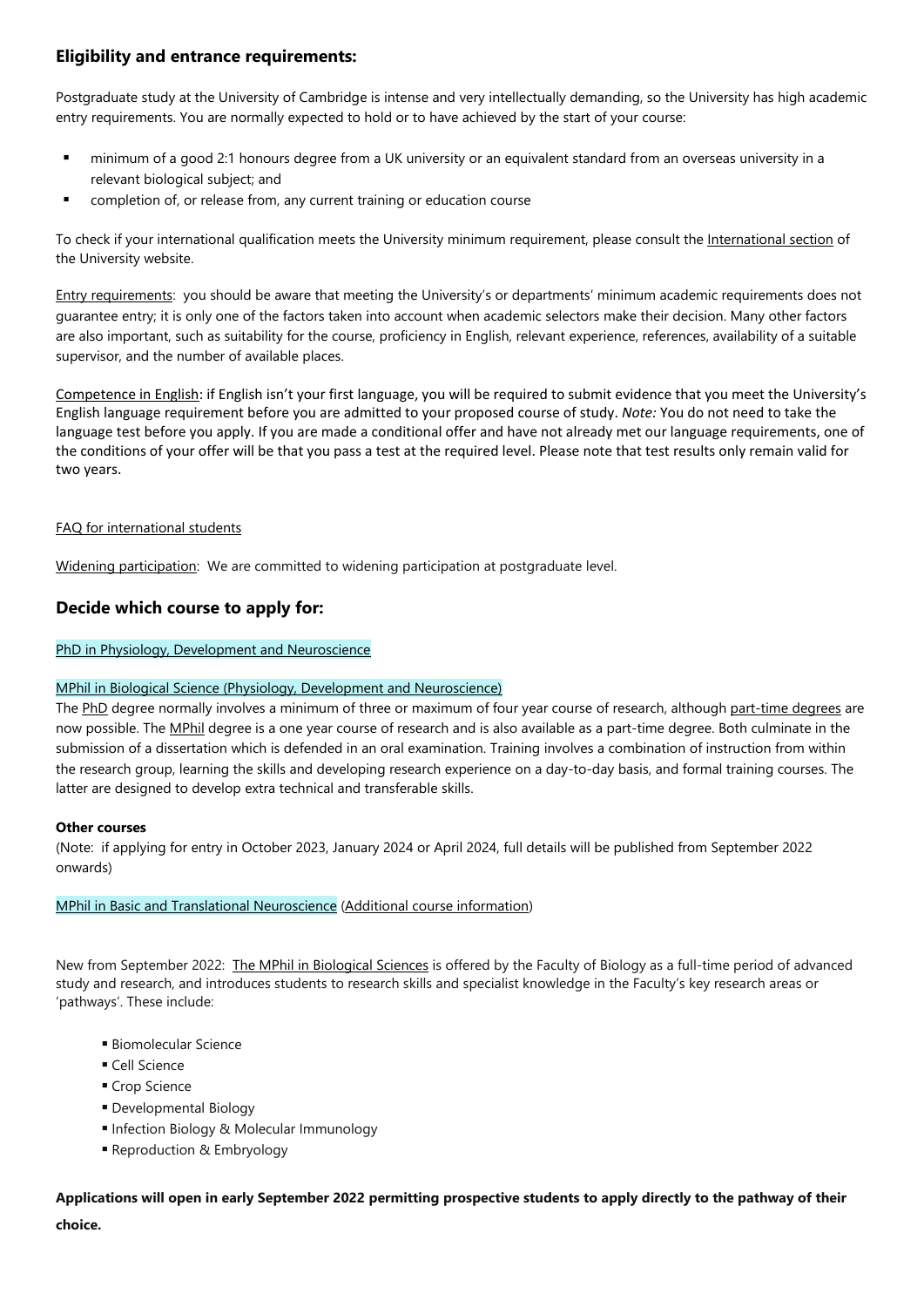#### **There is a single round of admissions each year for the following list of funded programmes and studentships. Deadlines will be published on their webpages.**

University of Cambridge - [MRC Doctoral Training Programme](https://www.postgraduate.study.cam.ac.uk/courses/directory/cvcmpdmsc) [Cambridge Biosciences DTP PhD Programme](https://bbsrcdtp.lifesci.cam.ac.uk/) [Centre for Trophoblast Research](http://www.trophoblast.cam.ac.uk/) (see - PhD Studentships) [Wellcome Trust/MRC 4 year International PhD Programme in Stem Cell Biology](https://www.graduate.study.cam.ac.uk/courses/directory/blscpdscb)

**Finding a supervisor**Applicants for the PhD and MPhil **must identify a supervisor and agree on a research project** before submitting their application.

Find a supervisor and research project area from the groups listed in the **[PDN research themes](https://www.pdn.cam.ac.uk/postgraduate/projects)**

Make contact with the supervisor(s) by email/telephone to find out more information about possible projects. You are advised to do this as early as possible.

*Note: You do not need to identify a supervisor before applying for the MPhil in Basic and Translational Neuroscience*

#### **Funding:**

Look into the [costs and fees](http://www.graduate.study.cam.ac.uk/finance) for postgraduate training in Cambridge.

The University operates a [Postgraduate Funding Competition](http://2021.postgraduate.study.staging.drupal.uis.cam.ac.uk/funding/how-apply-funding) to co-ordinate some of the funding opportunities and make the process easier for you as an applicant. You can also use the links below to help you find out which you might be eligible for, and how and when to apply.

[Funding Search Tool](https://www.student-funding.cam.ac.uk/) *Search awards administered by the University of Cambridge (departments, faculties, colleges, central offices and other internal sponsors)*

There are several funding opportunities at Cambridge for prospective postgraduate students, from a wide variety of sources including the [Cambridge Trust,](https://www.cambridgetrust.org/) [Gates Cambridge,](https://www.gatescambridge.org/) [Vice-Chancellor's Awards and Cambridge International Studentships,](https://www.cambridgetrust.org/scholarships/v-c-awards-and-cambridge-international-scholarships/) Harding [Distinguished Postgraduate Scholars Programme,](https://www.hardingscholars.fund.cam.ac.uk/) [Colleges](https://map.cam.ac.uk/colleges) (check information on individual College websites), Departments (research groups may have specific funding for students from time to time, these will be advertised on this webpage), Research [Councils](file://10.128.2.51/pdn-home/Grad_Info/ADMISSIONS-Postgraduates/Starting%20L22%20-%20E22%20-%20M22/WWW%20FILES%20from%20Summer%202021-22/postgraduate.study.cam.ac.uk/funding/research-council-ukri) and central University funds.

There are two deadlines to consider when applying for funding, the application deadlines and the funding deadlines (not applicable for January or April 2023 applicants. Application for both is via the same online form but you must apply by whichever deadline comes first. Which this will be depends on the course and your status as explained at this link: <https://www.graduate.study.cam.ac.uk/application-process/application-deadlines>

**The PDN application deadline for the [University funding competition](http://2021.postgraduate.study.staging.drupal.uis.cam.ac.uk/funding/how-apply-funding) is [Date to be confirmed](http://2021.postgraduate.study.staging.drupal.uis.cam.ac.uk/funding/how-apply-funding)**

(for applicants applying for admission in October 2023, January 2024 and April 2024)

*Students from the USA who wish to be considered for the Gates USA competition need to apply much earlier as their deadline is:*

**Gates USA Competition deadline is [Date to be confirmed](http://2021.postgraduate.study.staging.drupal.uis.cam.ac.uk/funding/how-apply-funding)**

[External funding](https://www.graduate.study.cam.ac.uk/finance/funding/external-funding) [FindAPhD.com](http://www.findaphd.com/student/funding/funding-1.asp) *Helpful information on sourcing funding for graduate studies.* [Student Loans](https://www.graduate.study.cam.ac.uk/finance/funding/loans)

[Vacancies pages](http://www.jobs.cam.ac.uk/job/?category=6) *Individual studentships may be advertised on the University of Cambridge*

#### **Selecting a College**

For guidance and tips on how to select a College see: [overview](https://www.postgraduate.study.cam.ac.uk/colleges) an[d how to choose a College](https://www.postgraduate.study.cam.ac.uk/colleges/choosing-college)